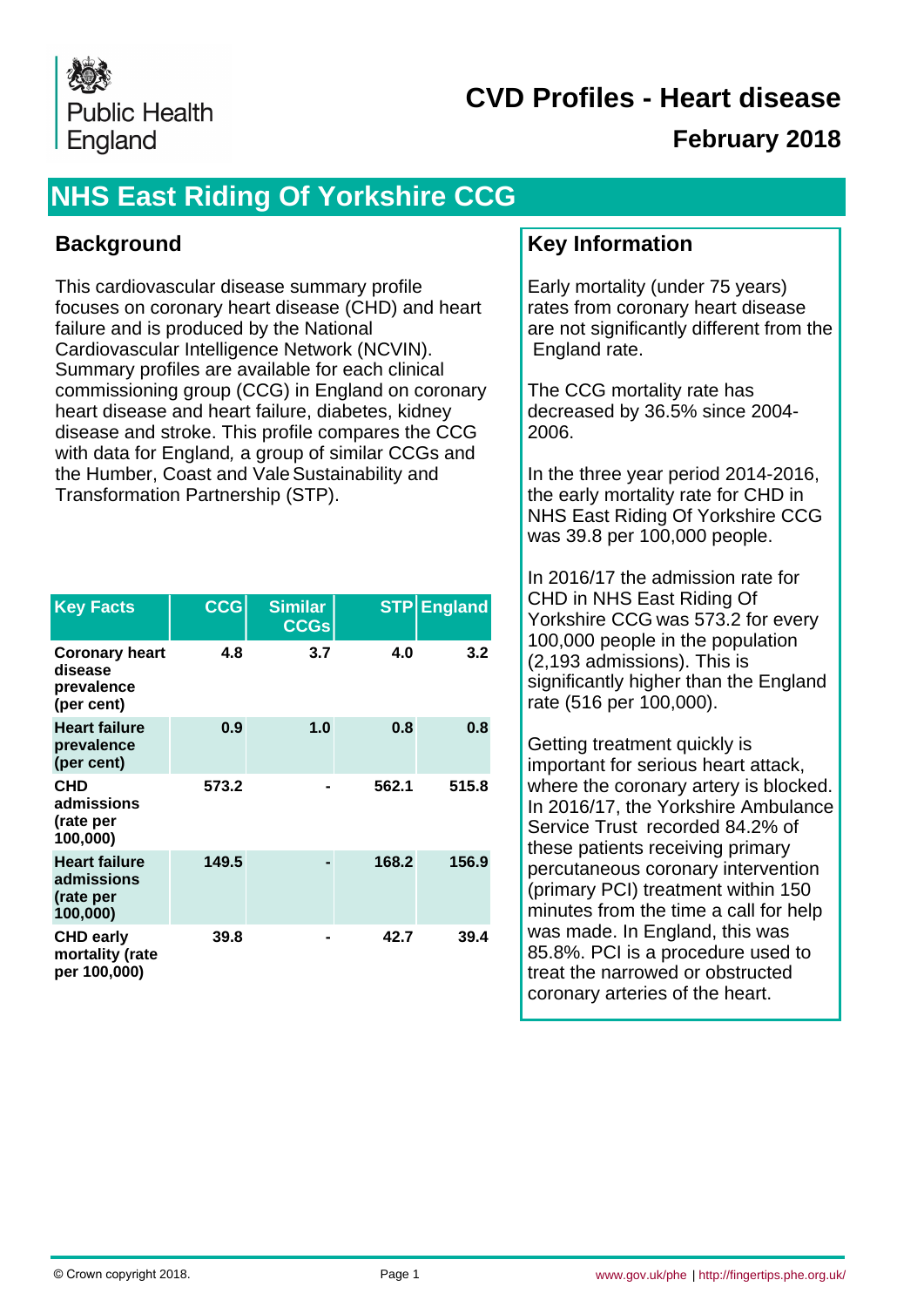

# **February 2018 CVD Profiles - Heart disease**

# **NHS East Riding Of Yorkshire CCG**

#### **Disease prevalence**

Prevalence is the number of people in a given population with a particular condition at a point in time. The diagnosed prevalence of CHD and heart failure is calculated from the returns submitted to NHS Digital as part of the Quality and Outcomes Framework (QOF) by each GP practice. Diagnosed prevalence is the number of all patients who are on a practice's CHD or heart failure register on 31 March in a given financial year. Practice returns are combined to calculate a prevalence rate for the local CCG.

#### CHD Heart failure  $4.8$ CCG  $0.9$  $3.7$ **Similar CCGs**  $1.0$  $4.0$ **STP**  $0.8$  $3.2$ England  $0.8$  $\overline{0}$ 1  $\overline{2}$ 3  $\overline{\mathbf{4}}$ 5 Per cent

#### **Coronary heart disease and heart failure prevalence, 2016/17 (per cent)**

Source: Quality and Outcomes Framework 2016/17

#### **Variation by general practice of coronary heart disease prevalence, 2016/17 (per cent)**



Source: Quality and Outcomes Framework 2016/17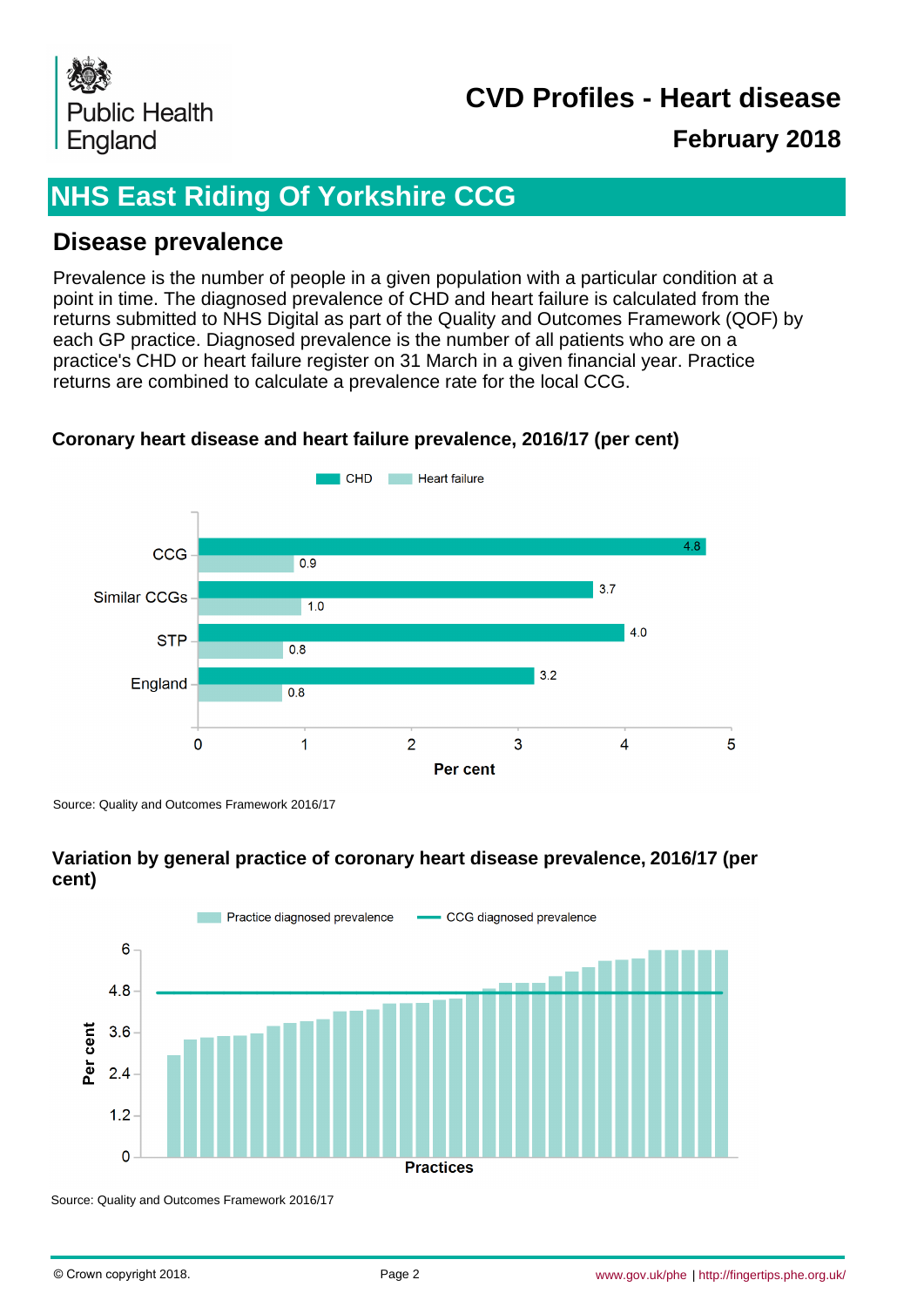

# **February 2018 CVD Profiles - Heart disease**

# **NHS East Riding Of Yorkshire CCG**

#### **Care processes and treatment indicators**

There are four QOF CHD and HF clinical indicators which describe the management of the disease in primary care. The graphs below and on the next page present percentages receiving treatment against these clinical indicators for the CCG and for the practices within the CCG.

**CHD002 - The percentage of patients with coronary heart disease in whom the last blood pressure reading is 150/90 mmHg or less, 2014/15 - 2016/17.**



**CHD002 - variation at GP practice level 2016/17**











Sources: Quality and Outcomes Framework 2012/15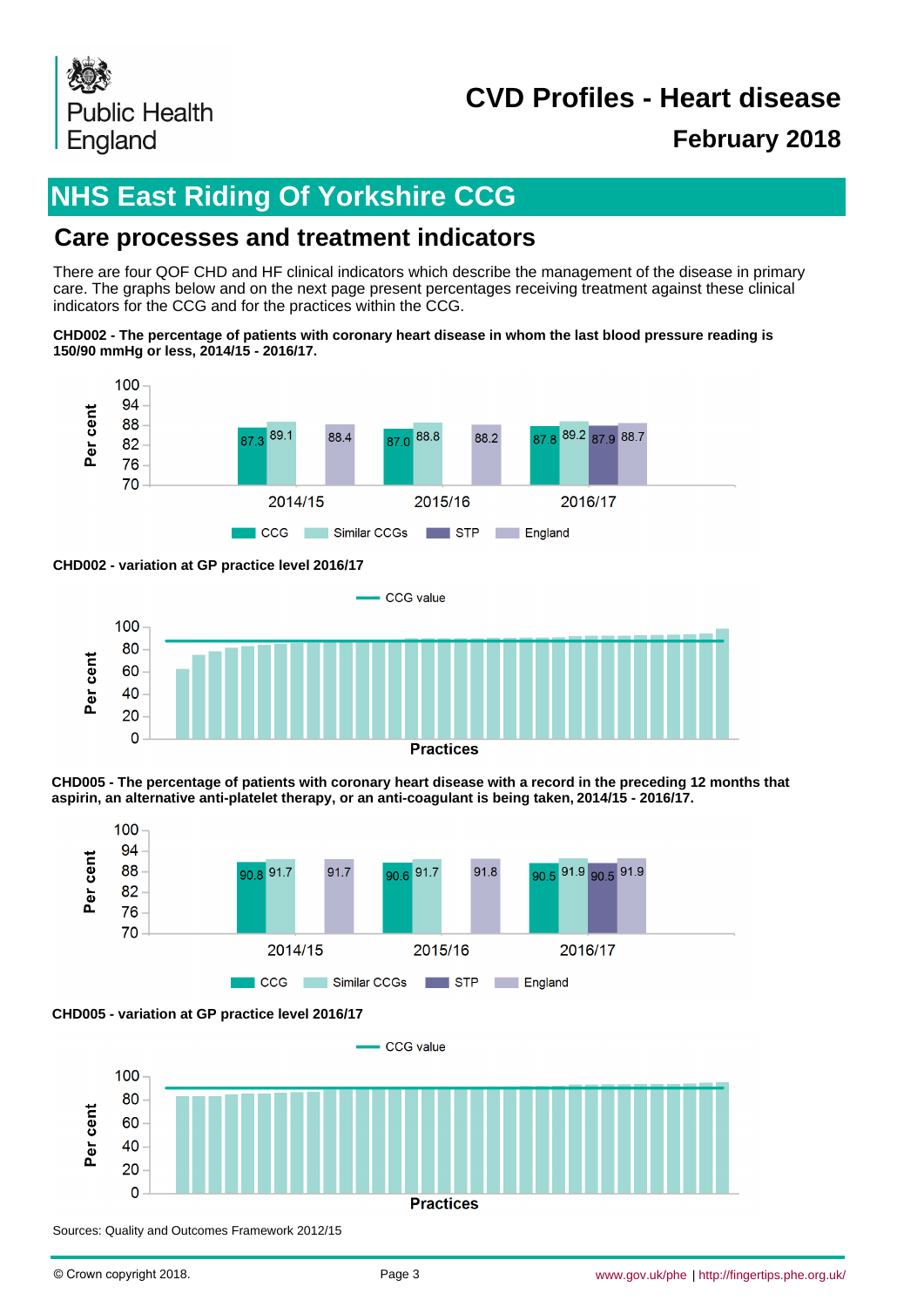

# **February 2018 CVD Profiles - Heart disease**

# **NHS East Riding Of Yorkshire CCG**

**HF002 - The percentage of patients with a diagnosis of heart failure which has been confirmed by an echocardiogram or by specialist assessment 3 months before or 12 months after entering on to the register, 2014/15 - 2016/17.**















Sources: Quality and Outcomes Framework 2014/17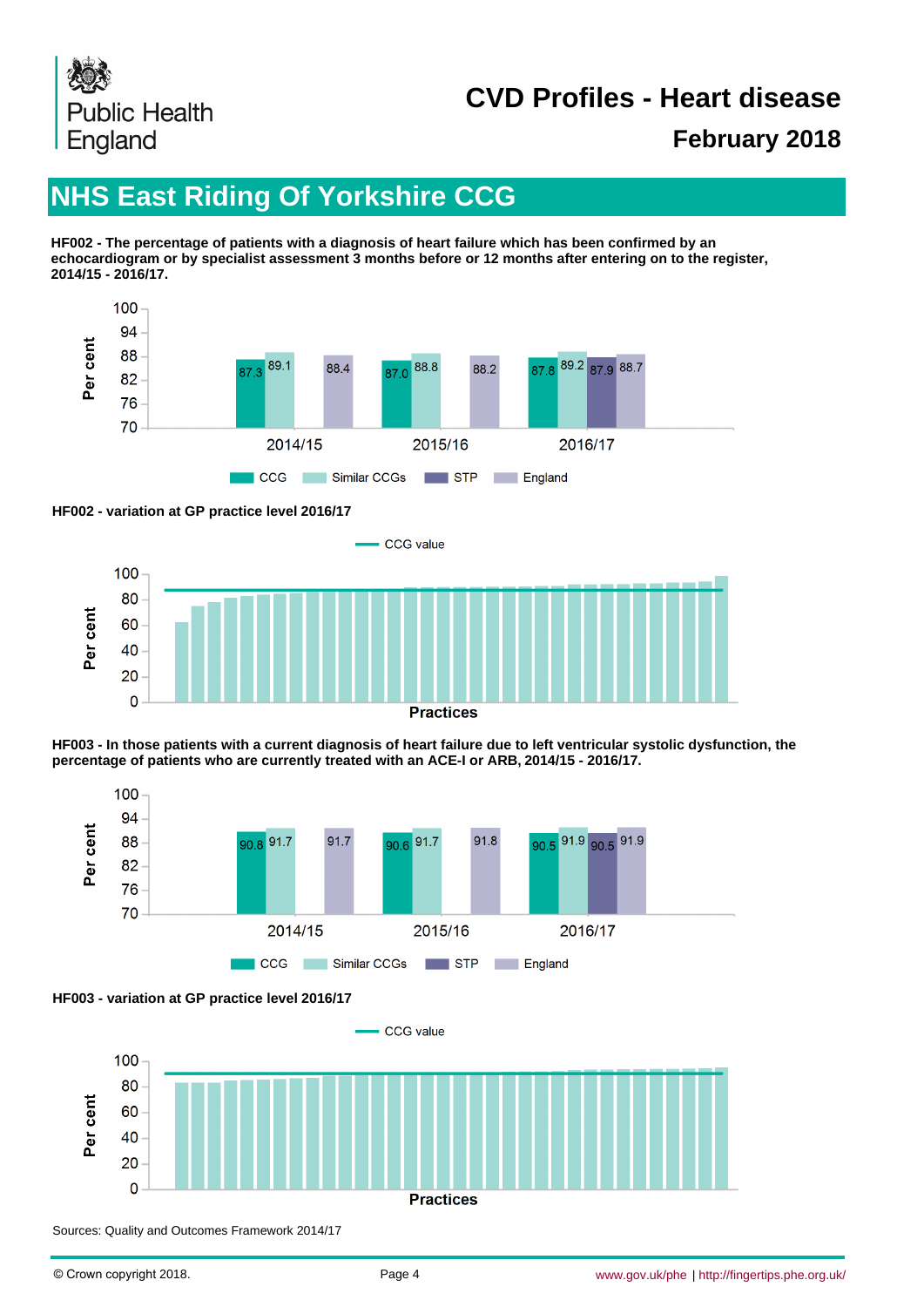

# **CVD Profiles - Heart disease**

### **February 2018**

# **NHS East Riding Of Yorkshire CCG**

#### **Management - hospital admissions**

In 2016/17 the admission rate for CHD in NHS East Riding Of Yorkshire CCG was 573.2 for every 100,000 people in the population (2,193 admissions). This is significantly higher than England (515.8 per 100,000).

In 2016/17 the admission rate for heart failure for all persons in NHS East Riding Of Yorkshire CCG was 149.5 for every 100,000 people in the population (577 admissions).

#### **Coronary Heart disease <b>Heart failure Heart failure**



Source: Hospital Episode Statistics (HES), 2016/17. Copyright © 2018, Re-used with the permission of NHS Digital. All rights reserved

#### **Primary management of heart attack**

Specialist treatment, combined with cardiac rehabilitation, leads to better outcomes and optimal quality of life. Heart attack, or myocardial infarction, is part of the spectrum of conditions known as acute coronary syndromes (ACS). This term includes serious heart attack - referred to as ST elevated myocardial infarction (STEMI) - where the coronary artery is blocked, for which emergency treatment is required to restore blood flow through the arteries quickly. Primary percutaneous coronary intervention (primary PCI), also referred to as coronary angioplasty, if performed in a timely fashion is the recommended treatment for these patients. The Yorkshire Ambulance Service Trust recorded 1,020 patients with a serious heart attack in 2016/17. 84.2% of these patients received primary PCI within 150 minutes of calling for help (call-to-balloon).



#### **Primary PCI within 150 minutes from calling for help, for STEMI patients, 2014/15- 2016/17 (per cent)**

Source: NHS England 2016/17